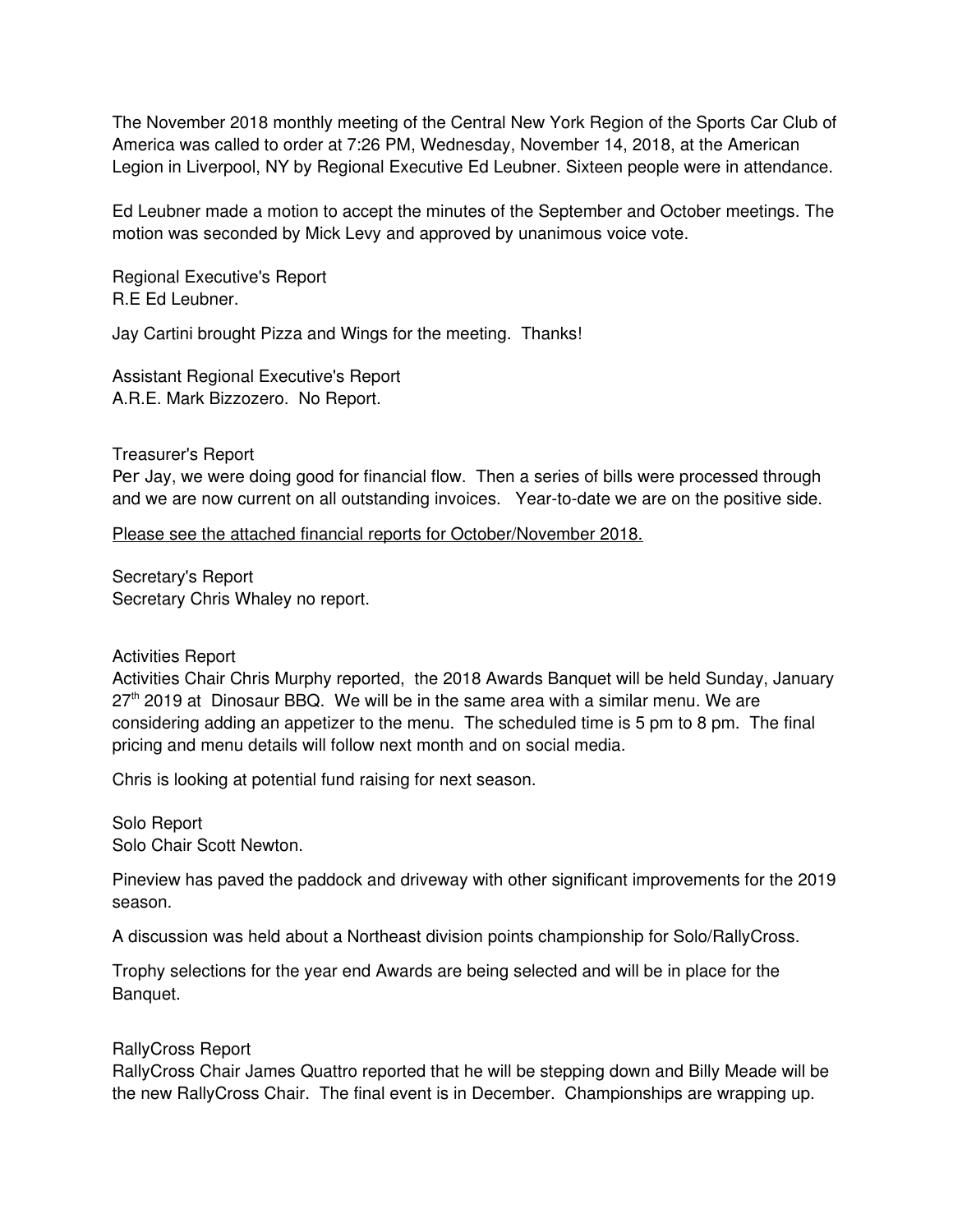Finally, audits are being processed and ready for submittal.

Trophy selections for the year end Awards are being selected and will be in place for the Banquet.

Flagging and Communications Report Mick Levy reported WGI 2019 schedule is looking to be similar to 2018 schedule.

Road Rally Report

Frank Beyer reported the November 3<sup>rd</sup> event had 16 cars. All parties finished and had good times. He would like to thank CNY Region members, Jon Coffin for his assistance during the event, along with competitors Chris Murphy who navigated for Rick Ottman.

Club Racing Report

Dave Cardillo was absent. No report

Membership Report

Membership Chair Andrew Beyer was not in attendance. R.E Ed Leubner reported membership anniversaries.

Bob Baechle - 53 yrs,

John D'Addario - 7 yrs,

Old Business No old business to report.

New Business

Will CNY SCCA be attending the AutoExpo at the OnCenter during February? We need to gather more details for a determination on attending and staffing the event.

Rex Franklin made a nomination to maintain the current slate of officers for another term. It was a unanimous vote.

Ed Leubner made a motion to appoint Billy Meade to the RallyCross chair position which was 2nd by Rex Franklin and a unanimous vote.

No 50/50 raffle was held at this meeting.

At 8:31 PM a motion was made by Rex Franklin to adjourn the meeting. The motion was seconded by all and passed unanimously.